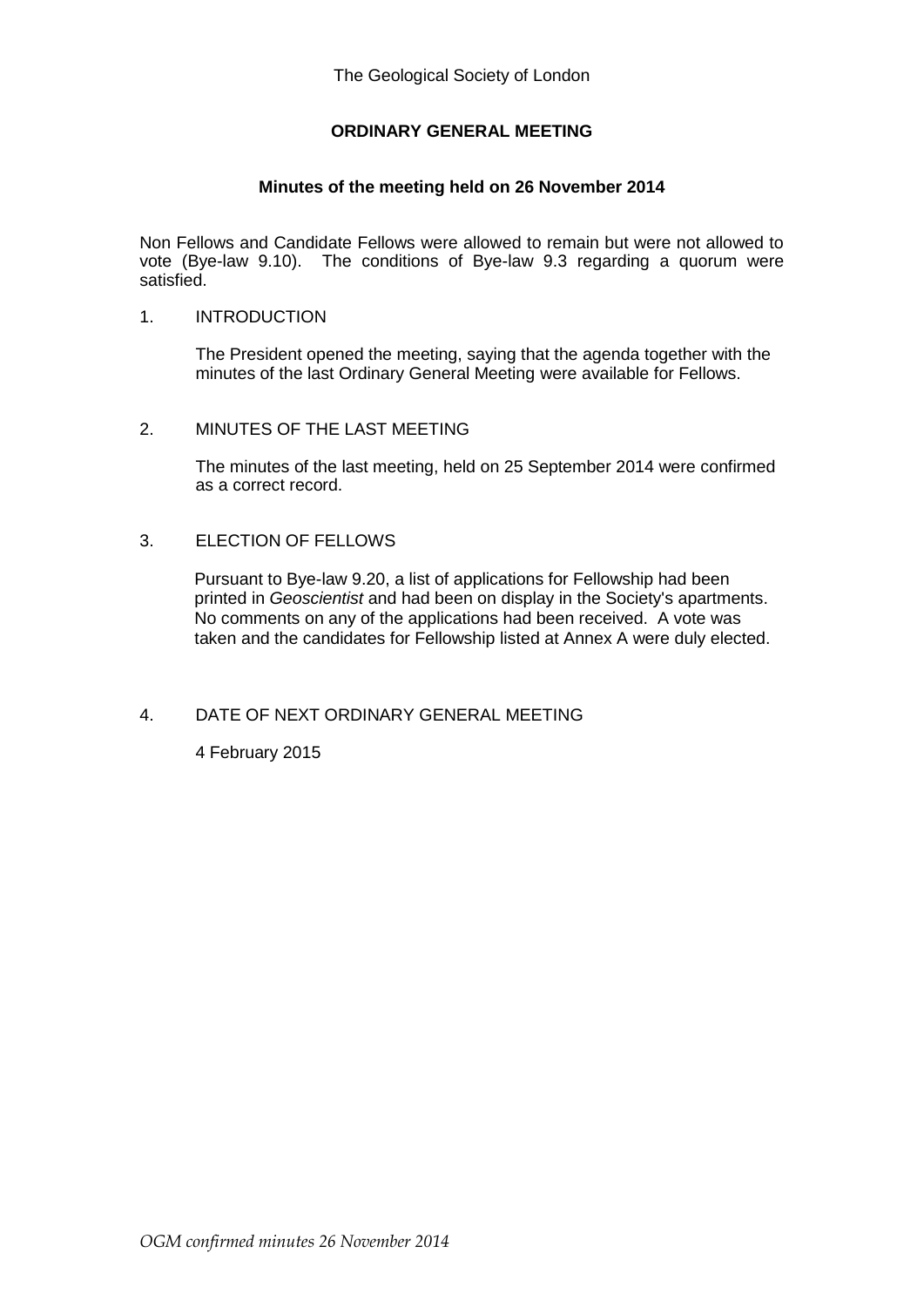## THE FOLLOWING NAMES WERE ELECTED TO FELLOWSHIP AT THE OGM ON 26 NOVEMBER 2014

118 applications for Fellowship of which 8 are upgrades Candidate Fellowship

| <b>ABERNETHY</b>  | Sam Robert                  |  |
|-------------------|-----------------------------|--|
| <b>ALEXANDER</b>  | <b>Andrew Charles</b>       |  |
| ALI               | Naima                       |  |
| <b>ALLEN</b>      | Timothy John                |  |
| <b>ASHMORE</b>    | Daniel                      |  |
| <b>BARRO</b>      | Ali                         |  |
| <b>BATCHELOR</b>  | James Christopher           |  |
| <b>BEAUMONT</b>   | Hazel                       |  |
| <b>BICHARD</b>    | Alex                        |  |
| <b>BIRCH</b>      | <b>Thomas</b>               |  |
| <b>BOWLAN</b>     | Henry                       |  |
| <b>BROCK</b>      | James                       |  |
| <b>BROWN</b>      | Christopher                 |  |
| <b>BUCHANAN</b>   | John                        |  |
| <b>BUCKMAN</b>    | Solomon                     |  |
| <b>BURTONSHAW</b> | Lianne                      |  |
| <b>CAIN</b>       | Tomas                       |  |
| <b>CAPPER</b>     | Thomas                      |  |
| <b>CARVAJAL</b>   | Luis Carlos                 |  |
| <b>CASTON</b>     | <b>Vivian Nicolas Donne</b> |  |
| <b>CATLEY</b>     | James                       |  |
| <b>CHAN</b>       | Ho Ming                     |  |
| <b>CHEUNG</b>     | Chin Ho                     |  |
| <b>CHUNG</b>      | Man Ho                      |  |
| <b>COOPER</b>     | Gareth                      |  |
| <b>COX</b>        | Thomas Laurie               |  |
| <b>CRAWFORD</b>   | <b>Brian Ronald</b>         |  |
| <b>CRAWFORD</b>   | Robin                       |  |
| <b>CREWE</b>      | Victoria                    |  |
| <b>DALE</b>       | Gillian                     |  |
| <b>DAVEY</b>      | James                       |  |
| <b>DAY</b>        | <b>Geoffrey William</b>     |  |
| <b>DICKINSON</b>  | Peter                       |  |
| <b>DIESING</b>    | Markus                      |  |
| <b>DREW</b>       | Gillian                     |  |
| <b>ELAND</b>      | Nicola                      |  |
| <b>FANNIN</b>     | Callum                      |  |
| <b>FOOTE</b>      | Lauren Charlotte            |  |
| <b>FORSTER</b>    | Steph                       |  |
| <b>FOX</b>        | Nicholas Howard             |  |
| <b>FREEMAN</b>    | Chris                       |  |
| <b>FUCHEY</b>     |                             |  |

| <b>GOLBOURN</b>    | David               |  |
|--------------------|---------------------|--|
| <b>GOMEZ-RIVAS</b> | Enrique             |  |
| <b>GRAINGER</b>    | Sam                 |  |
| <b>GROSSE</b>      | Andrew              |  |
| <b>HAKE</b>        | Mark Darren         |  |
| <b>HARDING</b>     | Rachel              |  |
| <b>HARLEY</b>      | <b>Thomas Leigh</b> |  |
| <b>HAY</b>         | Nathaniel           |  |
| <b>HEATH</b>       | Roger               |  |
| <b>HIGGS</b>       | Harry George        |  |
| <b>HILTON</b>      | Liam Brad           |  |
| <b>KAY</b>         | Suzanne             |  |
| <b>KING</b>        | Andrew              |  |
| <b>LAUGHLAN</b>    | Loren               |  |
| <b>LAW</b>         | Chun Hei James      |  |
| <b>LEAN</b>        | Daniel              |  |
| LIU                | Vino                |  |
| <b>MARTIN</b>      | Julian              |  |
| <b>MARTIN</b>      | Nigel               |  |
| <b>MCCAY</b>       | Alistair            |  |
| <b>MCGARRITY</b>   | Gerry               |  |
| <b>MERRILL</b>     | Holly Katrina       |  |
| <b>MILLER</b>      | Sarah               |  |
| <b>MILLS</b>       | David               |  |
| <b>MITCHINSON</b>  | Alice               |  |
| <b>MONTGOMERY</b>  | Luke James Michael  |  |
| <b>MOORE</b>       | Gregory             |  |
| <b>MOORE</b>       | James               |  |
| <b>MORGAN</b>      | Kristen             |  |
| <b>NORMAN</b>      | Kathleen            |  |
| <b>NORTHAM</b>     | Gareth Anthony      |  |
| <b>ORD</b>         | Alison              |  |
| <b>PACE</b>        | Jorn                |  |
| <b>PARKIN</b>      | Kate                |  |
| <b>PARRA</b>       | Diego               |  |
| <b>PEARCE</b>      | <b>Nicholas</b>     |  |
| <b>PLESS</b>       | Jennifer            |  |
| <b>RAYSONI</b>     | Neelam              |  |
| <b>REES-</b>       |                     |  |
| <b>BLANCHARD</b>   | Tom                 |  |
| <b>REEVE</b>       | Michael             |  |
| <b>REID</b>        | lain                |  |

*OGM confirmed minutes 26 November 2014*